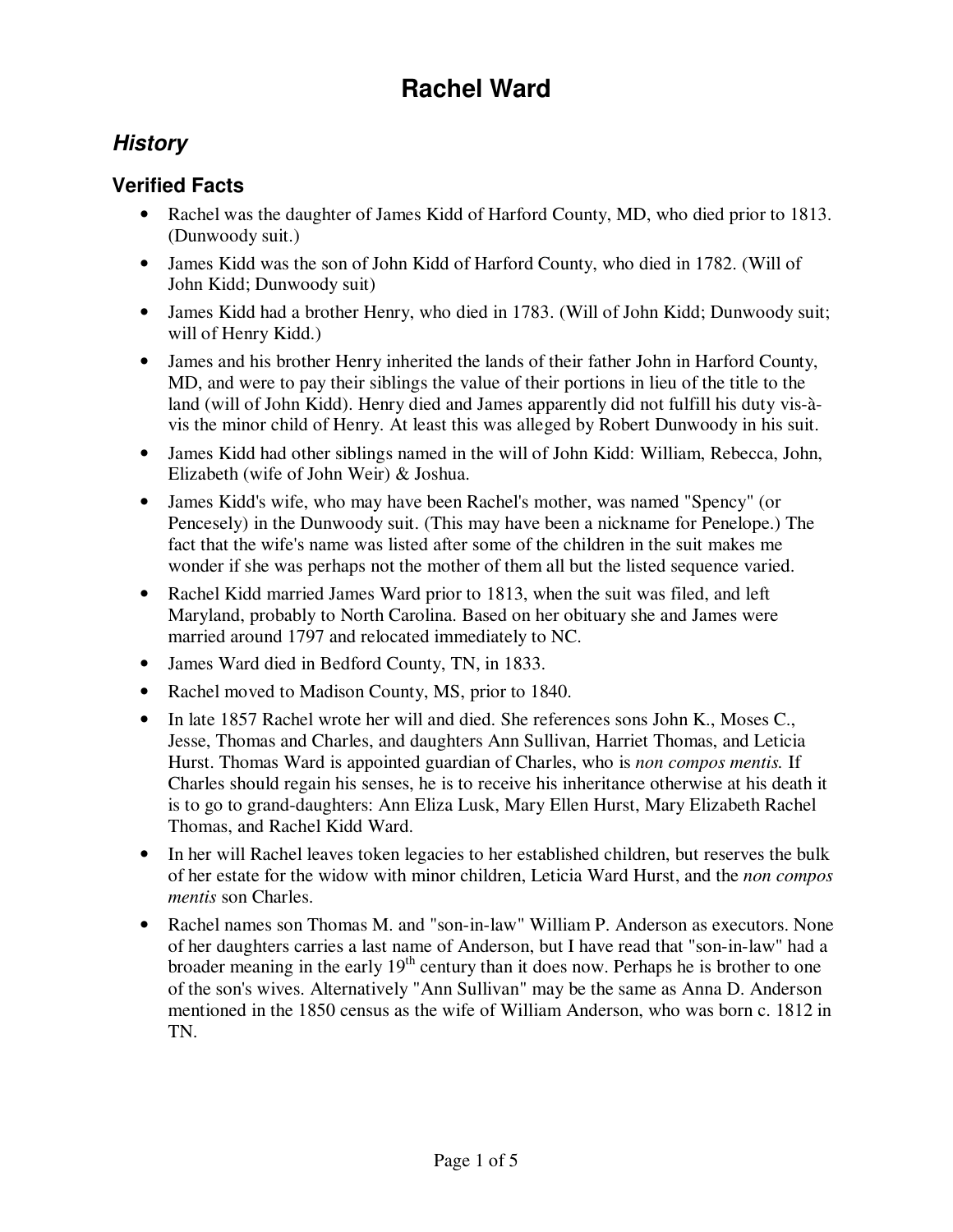#### **Probable Facts**

Based on the obituary of Rachel Kidd Ward in the New Orleans Christian Advocate of July 10, 1858, she was born near "Belle-Air" in Baltimore County on 14 February 1783. Bel Air, MD, was named the county seat of Harford County in 1782. According to its municipal web page

(http://www.mdmunicipal.org/cities/index.cfm?townname=belair&page=home) it was originally called Scott's Old Fields. It's name was changed to Belle Air and then to Bel Air. In 1782 the village had only four buildings. Bel Air is 25 miles north of Baltimore. Harford County had been created from Baltimore County in 1773.

- According to the obituary mentioned above, Rachel married at 15, which would be in 1797 and moved immediately to North Carolina near Guilford Courthouse. This is modern Greensboro, which is the county seat of Guilford County. Their first verified child, John K., was born c. 1802 in NC.
- After five years in NC, Rachel and James moved to Virginia (according to the obituary). That would be about 1802.
- At some point, probably while living in NC, Rachel became a member of the Cumberland Presbyterian Church (CPC). The writer of the obituary states that two sons became ministers in this denomination although the CPC web site doesn't list any Wards of the right name or time. It wasn't until moving to Mississippi that she joined the Methodist Church, because there were no Cumberland Presbyterian churches in the area. (The web site of the Cumberland Presbyterian Church doesn't list any current churches in North Carolina, Virginia or West Virginia, but there are three in Bedford County, TN: Bell Buckle, Green Hill and Unionville. There are two CPC denominations. The CPC In America lists a number of Tennessee churches, but not by county. (This appears to be an African-American denomination.) It also doesn't list any Wards as ministers. In 1813 the Cumberland Presbytery met at "Three Forks of Duck river." This is near Shelbyville, according to the Bedford County web site. Looking at the Moderator of that meeting, Robert Bell, I find that he was born in Guilford County, NC, and moved with his family to TN when he was 12. The clerk, James B. Porter, at the same session was also originally from Guilford County, NC.)
- The obituary states that Rachel & James stayed in Virginia for 10 years. That would be until 1812. I know that James and Rachel were in Tennessee by 1816 because he sold land there at that time and was described as living in Bedford County, TN. Sons Moses and Charles were born in VA. If Anna Anderson at noted above is Rachel's daughter, she was born in TN in 1812.
- Rachel's will did not mention supposed children Reuben, William D. and James M. are missing – see below. I wonder if they had died by this time or simply lost touch with the family. I've been suspicious for some time that Reuben was a brother of James rather than a son.

### **Family Lore**

• According to the 1963 document by Christine V. Clark Ward & Nelda Ward Sandidge, Rachel's family did not approve of her marriage to James and "disowned" Rachel. This is supported by the fact that James and Rachel left for North Carolina apparently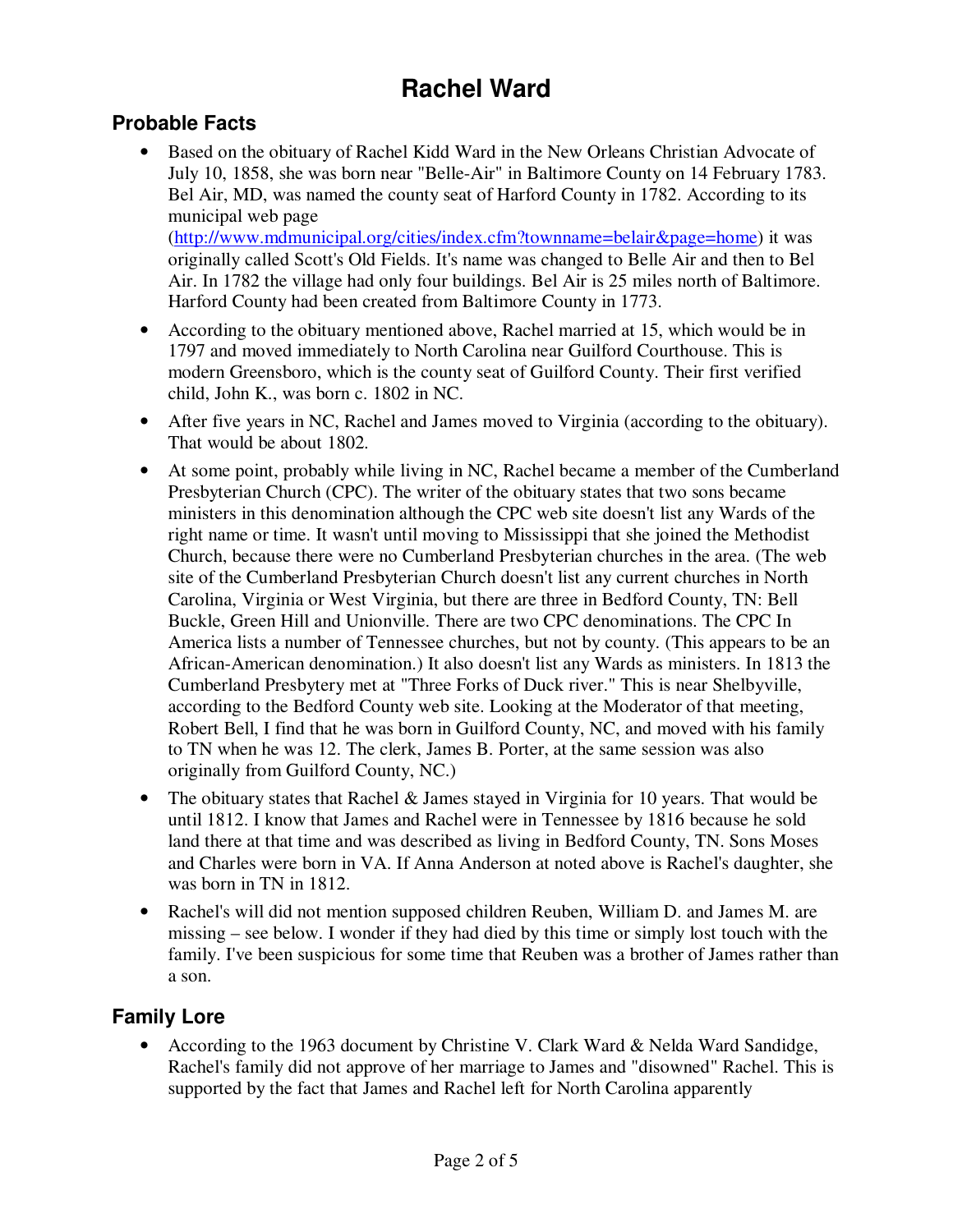immediately after the marriage. Her young age might be a valid concern. I've not been able to find a will for James Kidd so I can't verify this assertion. The Dunwoody suit is consistent with his dying intestate, in which Rachel would inherit her share regardless of the wishes of her father. By 1813, the time of the Dunwoody suit, none of Rachel's family knew where she was (or if they did, they weren't saying) in spite of the fact that Rachel's obituary states that she visited them while living in Virginia. The fact that the Kidd family did not indicate that she had left NC does support a tacit writing her out of the inheritance (and its tribulations).

- There was said to be another son, Reuben Ward. I've not found any support for this individual. Family lore goes on to say that Reuben returned to "Kentucky" at some point. I'm thinking that Reuben may have been James' brother.
- The obituary states that Rachel visited her family while living in Virginia. This is contradicted by the fact that in 1813 there was the supposition that she was still living in NC.
- Two of Rachel's sons were said to have entered the ministry. William D. Ward was apparently called "Rev." at the time of his marriage. James M. Ward was also said to have entered the ministry prior to an early death while the family was in Kentucky, although the time frame would indicate that James must have been very young to have become a minister prior to the relocation to TN. Neither of these individuals was mentioned in her will – perhaps because they were no longer living in the immediate vicinity or perhaps they had predeceased her.
- There is a "grand-daughter" listed as Ann Eliza Lusk in Rachel's will. Family lore says that she is the daughter of Ann E. Hurst shown as living in the household in 1850 who later married a man named Lusk. So Ann Hurst, who would have been 21 at the time of Rachel's death, must have married young and had a child right away. By today's standards Ann Eliza Lusk would have been a great-grandchild.

## **Siblings**

Rachel had siblings mentioned in the Dunwoody suit:

- Sarah (wife of Henry Scarf)
- Eliza (wife of Alexander Thompson)
- John Kidd
- Joshua Kidd
- Rhoda Kidd,
- Letitia Kidd
- James Kidd.

Rachel seems to have named her children John & Letitia after her siblings.

### **Children**

• According to the Ward-Sandidge account James and Rachel had the following children: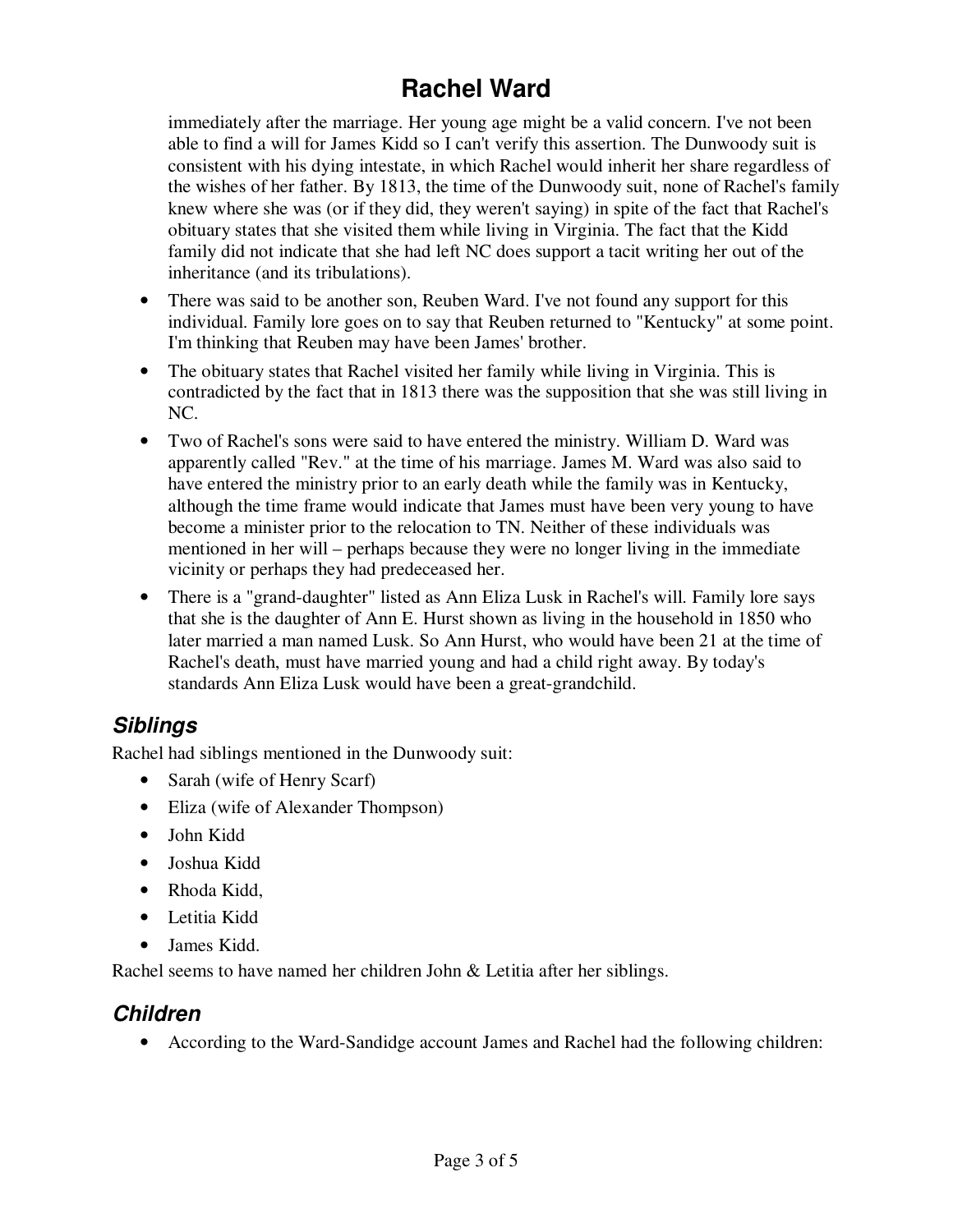- o Reuben (no birthdate or birthplace, but believed to be the eldest child). I've been unable to verify the existence of this son. Ward-Sandidge states that he "returned" to Kentucky.
- o James Monroe Ward. According to Sandidge-Ward this son died "while the family was living in Kentucky." I have been unable to verify the existence of this son.
- $\circ$  John Kidd Ward, born c. 1802 in NC according to the 1850 & 1860 censuses. I have found evidence of John K. living in Bedford County, TN, at the same time as his parents. In 1828, he purchased property in Bedford County from William D. Ward, presumably his relative – perhaps brother. He followed Rachel to Mississippi. John K. is mentioned in Rachel's will, filed in 1857, as "my son."
- $\circ$  Moses C. Ward, born c. 1804 in VA according to the 1850 & 1860 censuses. His birthplace in VA matches the location and timeframe of James' and Rachel's movements as documented in Rachel's obituary. Rachel loaned Moses money in Bedford County in 1834 and filed a lien against his crops, livestock and certain personal property (Moses seemed to be in frequent financial difficulty based on similar records from Bedford County). Moses also followed Rachel to Mississippi and is mentioned in her will as "my son."
- o William D. Ward (no birthdate or birthplace known). William D. sold property to John K. Ward as noted above. According to Ward-Sandidge he left the family in Tennessee and moved to Arkansas. There are records of a William D. Ward acquiring property in Hempstead County, AR, in 1837. There is a census entry for William D. Ward in Hempstead County in 1840, but I've not been able to trace him further. He is not mentioned in Rachel's will.
- o Charles B. Ward, born c. 1810 in VA according to the 1850 Madison County, MS, census. His birthplace in VA matches the location and timeframe of James' and Rachel's movements as documented in Rachel's obituary. In 1850 he was living with his mother. Charles, at the time of Rachel's death in 1857, was "non compos mentis." Rachel named her son Thomas M. as his guardian.
- o Anne D. Ward. She is mentioned in Rachel's will as "my daughter Ann D. Sullivan." I believe that she is also the Anna D. Anderson mentioned in the 1850 census, who was born c. 1812 in TN.
- o Jesse Blackman Ward, born 29 Jan 1817 in TN (this is my ancestor). He moved from Tennessee to Mississippi with his mother and is mentioned in her will as "my son." Birthdate from his tombstone.
- o Harriet P. Ward, born c. 1820 in TN according to the 1860 census record for Harriet P. Thomas, of Carroll Parish, LA. (Sandidge-Ward stated this daughter moved to Louisiana.) She is mentioned in Rachel's will as "my daughter Harriet P. Thomas."
- o Letitia Ward, born c. 1822 in TN according to the 1850 census, wherein she is recorded living with her mother. She is mentioned in Rachel's will as "my daughter Lieuticia [sic] K. Hurst."
- o Thomas M. Ward, born c. 1825 in TN according to the 1860 census. There is some discrepancy in his age between the 1860, 1870 and 1880 census records. He